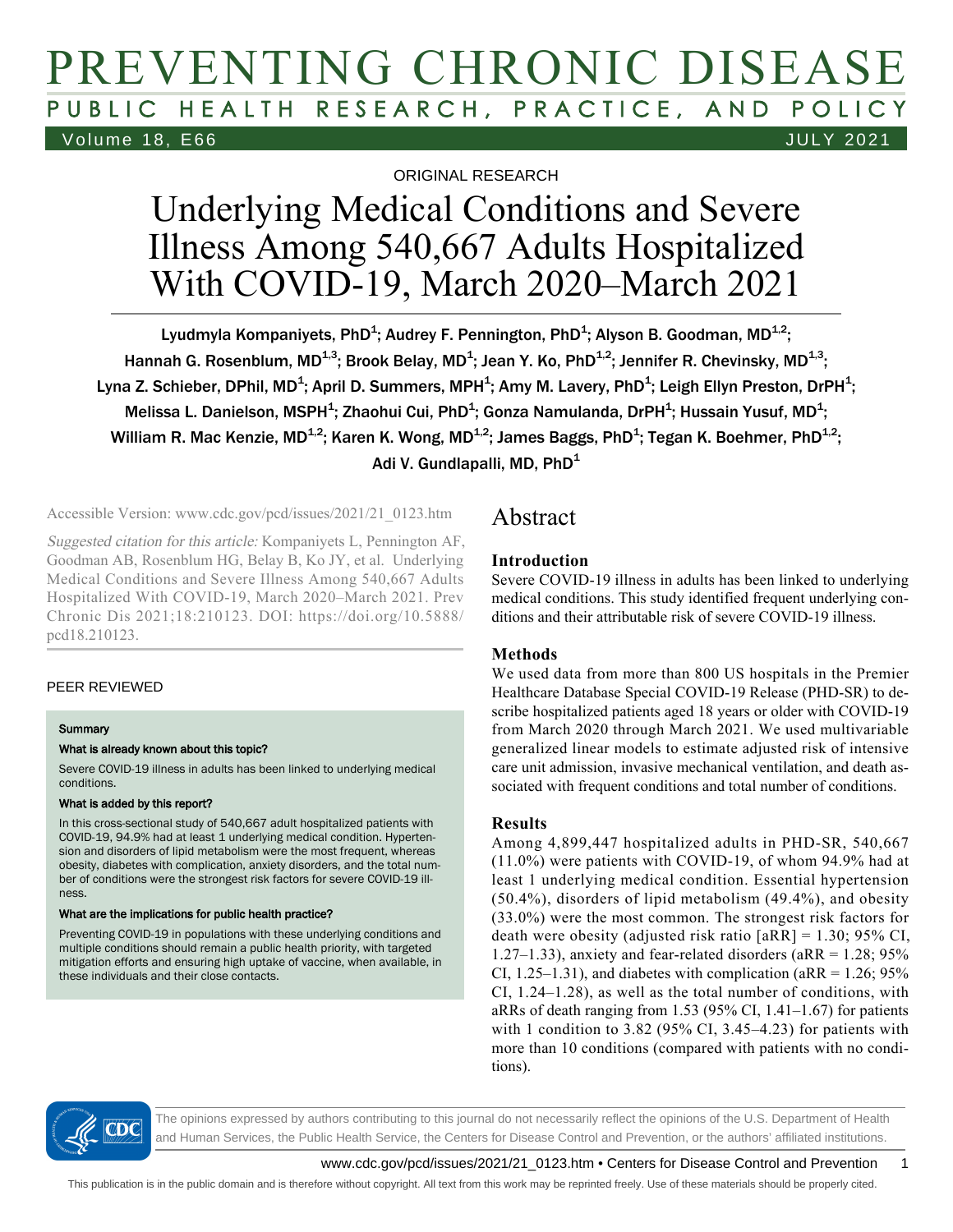### **Conclusion**

Certain underlying conditions and the number of conditions were associated with severe COVID-19 illness. Hypertension and disorders of lipid metabolism were the most frequent, whereas obesity, diabetes with complication, and anxiety disorders were the strongest risk factors for severe COVID-19 illness. Careful evaluation and management of underlying conditions among patients with COVID-19 can help stratify risk for severe illness.

## Introduction

As the COVID-19 pandemic continues, a need remains to understand indicators for severe illness, defined as admission to an intensive care unit (ICU) or stepdown unit, invasive mechanical ventilation (IMV), or death (1). Several underlying medical conditions among adults, including diabetes, obesity, chronic kidney disease (CKD), hypertension, and immunosuppression, have been reported to be associated with increased risk for severe illness from COVID-19 (2-4). However, many existing studies are limited in geographic representation, restricted to cases early in the outbreak, or focused on a limited number of preselected conditions and/or severe outcomes (3–5). Finally, few studies have shown the effect of the number of underlying medical conditions on the risk for severe COVID-19 illness (6).

Both the baseline prevalence of a condition and the magnitude of its association with COVID-19 illness help determine the impact of a condition at a population level. This study, based on a large electronic administrative discharge data set, sought to describe the most frequent underlying medical conditions among hospitalized patients with COVID-19 and their associations with severe illness. This information can better inform clinical practice and public health priorities, such as identifying populations for focused prevention efforts and potential vaccine prioritization.

## Methods

We used the Premier Healthcare Database Special COVID-19 Release (PHD-SR, release date May 11, 2021), a large, US hospitalbased, all-payer database (7). The sample included patients aged 18 years or older who had an inpatient encounter with an International Classification of Diseases, Tenth Revision, Clinical Modification (ICD-10-CM) diagnosis of U07.1 ("COVID-19, virus identified") from April 1, 2020, through March 31, 2021, or B97.29 ("other coronavirus as the cause of diseases classified elsewhere," recommended before the April 2020 release of U07.1) from March 1, 2020, through April 30, 2020 (8,9).

We examined 3 indicators of severe COVID-19 illness: admission to an ICU or stepdown unit, IMV, and death. These indicators were not mutually exclusive.

We considered 2 exposures of interest: 1) specific underlying medical conditions and 2) the number of conditions. We captured data on both exposures by using ICD-10-CM diagnosis codes from inpatient or outpatient hospital records in PHD-SR from January 2019 up to and including a patient's first inpatient encounter for COVID-19. We used 1 encounter with an ICD-10-CM code to establish the presence of an underlying condition because few patients had multiple encounters in this hospital database. We excluded 3 ICD-10-CM codes (ie, oxygen support, dependence on a ventilator, and tracheostomy) listed during the patient's COVID-19 encounter because they could be part of COVID-19 treatment.

We used a multistep approach to identify underlying medical conditions. First, we used the Chronic Condition Indicator (CCI) to identify chronic ICD-10-CM codes (11,803 of 73,205 total ICD-10-CM codes), which were then aggregated into 314 categories using the Clinical Classifications Software Refined (CCSR) (10,11). To further differentiate underlying conditions from acute complications of COVID-19, a panel of physicians (K.K.W., W.M.K., H.G.R., B.B., N.T.A., J.M.N.) classified the 314 CCSR categories into "likely underlying" (274 categories; eg, asthma); "indeterminate," which could include underlying or acute complications or both (29 categories; eg, cardiac dysrhythmias); or "likely acute" (11 categories; eg, acute pulmonary embolism). We used the "likely underlying" CCSR categories for our analysis of underlying medical conditions and excluded the "indeterminate" or "likely acute" CCSR categories. People diagnosed with both CC-SR categories of "diabetes with complication" and "diabetes without complication" ( $n = 55,141$ ) were classified as having diabetes with complication. The number of underlying medical conditions was defined as the number of unique CCSR categories associated with each patient  $(0, 1, 2-5, 6-10, >10)$ .

## Statistical analyses

We described the sample by patient and hospital characteristics. Then we selected the most frequent underlying CCSR categories with a prevalence of 10% or more in the sample. We used multivariable generalized linear models with Poisson distribution and log link function to estimate adjusted risk ratios (aRRs) for 3 outcomes of interest among hospitalized patients: ICU admission, IMV, and death (reference was surviving hospitalized patients without that outcome). We performed these estimations by 1) including all frequent CCSR categories in the same model ("full model") and 2) including 1 CCSR category per statistical model ("restricted model"). We focused our interpretations on the CCSR categories whose direction of association (positive or negative)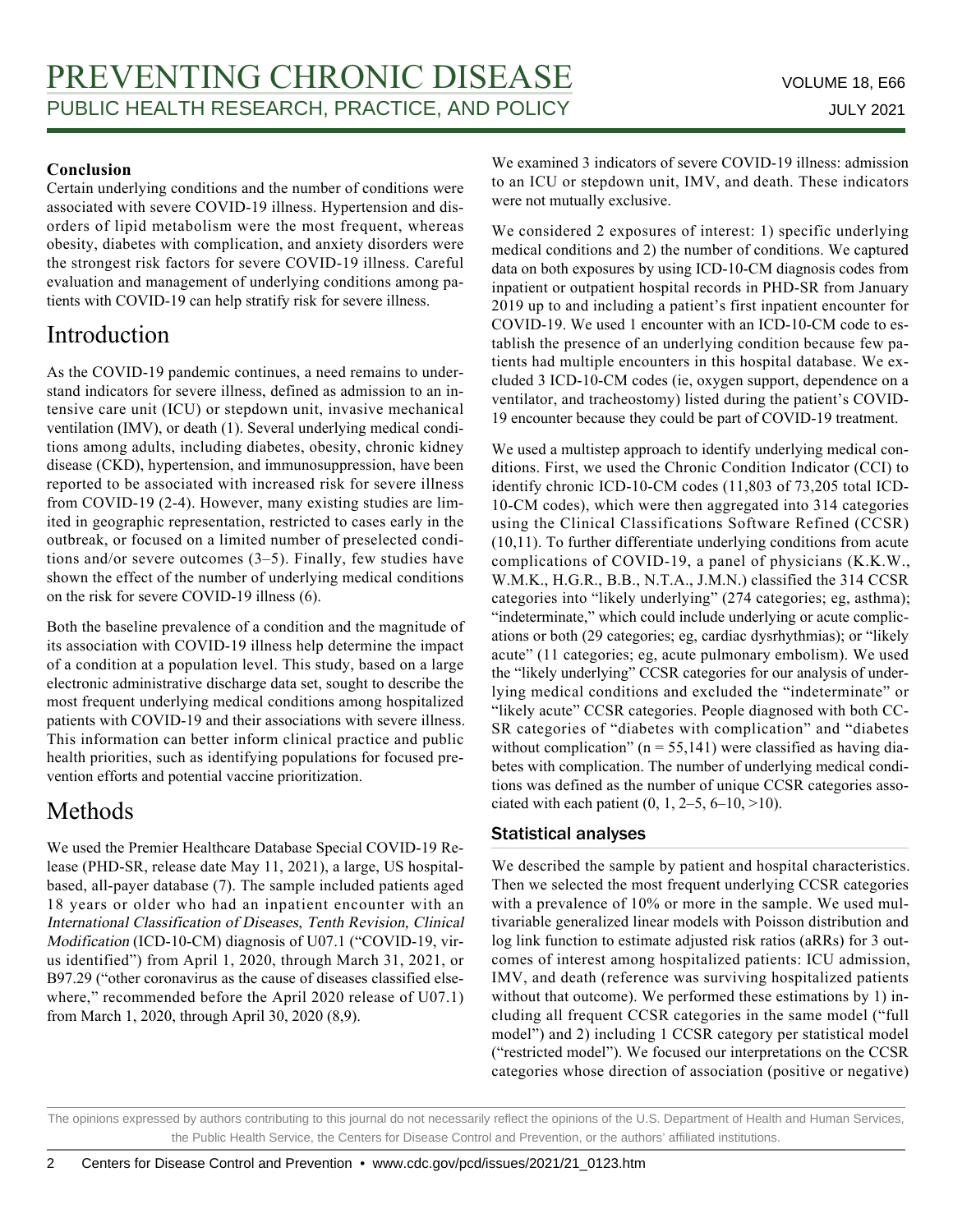# PREVENTING CHRONIC DISEASE VOLUME 18, E66 PUBLIC HEALTH RESEARCH, PRACTICE, AND POLICY **FOUR ALL ASSESSED ASSESS** JULY 2021

was consistent between the restricted and the full model. We also conducted a stratified analysis of frequent conditions by age group (frequency  $\geq$ 10.0% in each age group). Finally, we estimated the association between the number of CCSR categories and the 3 severity outcomes.

All models used robust SEs clustered on hospital identification, and controlled for patient age, sex, race/ethnicity, payer type, hospital urbanicity, US Census region of hospital, admission month, and admission month squared (to account for potential nonlinear unobservable changes in treatment, patient profile, or severity of illness during the pandemic). All analyses were conducted using R version 4.0.2 (The R Foundation) and Stata version 15.1 (Stata-Corp LLC).

We performed 2 sensitivity analyses using all chronic CCSR categories, including those determined by the clinician panel to be "likely underlying," "indeterminate," and "likely acute." We performed 1 sensitivity analysis in the main sample and another that was limited to encounters that preceded the first COVID-19 inpatient encounter. These analyses were used to validate the associations found in the main analysis, as well as to examine the conditions excluded from the main analysis after clinical review.

This activity was reviewed by the Centers for Disease Control and Prevention (CDC) and was conducted according to applicable federal law and CDC policy.

## Results

Among 4,899,447 hospitalized patients in PHD-SR, 540,667 (11.0%) patients met the study inclusion criteria for COVID-19 (Table 1). Of patients hospitalized with COVID-19, 94.9% had at least 1 documented underlying CCSR condition, 249,522 (46.2%) had an ICU admission, 76,680 (14.2%) received IMV, and 80,174 (14.8%) died. The study sample included 261,078 (48.3%) female patients, 94,670 (17.5%) non-Hispanic Black patients, and 93,171 (17.2%) Hispanic or Latino patients. The median age was 66 years, and the most common insurance types were Medicare (292,978 [54.2%]) and commercial (130,995 [24.2%]). The 863 hospitals visited by patients included in the study were distributed across all US Census regions.

We found 18 underlying CCSR categories with a frequency of 10.0% or more in the sample; the most common were essential hypertension (272,591 [50.4%]), disorders of lipid metabolism (267,057 [49.4%]; top ICD-10-CM code was hyperlipidemia), obesity (178,153 [33.0%]), diabetes with complication (171,727 [31.8%]), and coronary atherosclerosis and other heart disease (134,839 [24.9%]) (Figure 1).



Figure 1. Prevalence of the most frequent underlying medical conditions in a sample of adults hospitalized with COVID-19 in Premier Healthcare Database Special COVID-19 Release. Underlying medical conditions were defined by 1) using Chronic Condition Indicator to identify chronic International Classification of Diseases, Tenth Revision, Clinical Modification codes; 2) aggregating the codes into a smaller number of categories by using the Clinical Classifications Software Refined (CCSR); 3) a clinical review of CCSR categories that classified CCSR codes as "likely underlying," "indeterminate," or "likely acute"; and 4) including only "likely underlying" CCSR categories and excluding "indeterminate" and "likely acute" CCSR categories. Patients coded with both CCSR categories of "diabetes with complication" and "diabetes without complication" ( $n = 55,141$ ) were classified as having diabetes with complication. The following frequent (present in ≥10.0% of patients) "indeterminate" CCSR categories were excluded: cardiac dysrhythmias (n = 124,367 [23.0%]), heart failure (n = 104,858 [19.4%]), other specified nervous system disorders (n = 89,929 [16.6%]), other specified and unspecified nutritional and metabolic disorders (n = 89,337 [16.5%]), coagulation and hemorrhagic disorders (n = 75,766 [14.0%]), and diseases of white blood cells (n = 57,765 [10.7%]). Abbreviation: COPD, chronic obstructive pulmonary disease.

Relative risk of death in the full model was 30% higher with obesity (95% CI, 27%–33%), 28% higher with anxiety and fearrelated disorders (95% CI, 25%–31%), 26% higher with diabetes with complication (95% CI, 24%–28%), 21% higher with CKD (95% CI, 19%–24%), 18% higher with neurocognitive disorders including dementia and Alzheimer's disease (95% CI, 15%–21%), 18% higher with chronic obstructive pulmonary disease and bronchiectasis (95% CI, 16%–20%), 17% higher with aplastic anemia including anemia in CKD (95% CI, 14%–19%), 14% higher with coronary atherosclerosis and other heart disease (95% CI, 12%–16%), and 4% higher with thyroid disorders including hypothyroidism  $(95\% \text{ CI}, 2\% - 6\%)$  (Table 2). These conditions were also associated with a higher risk of IMV and ICU admission.

Diabetes without complication was associated with a 6% lower risk of death (aRR = 0.94; 95% CI, 0.91–0.97), 9% lower risk of IMV (aRR = 0.91; 95% CI, 0.88–0.94), and 2% lower risk of ICU admission (a $RR = 0.98$ ; 95% CI, 0.97–0.998). Essential hyperten-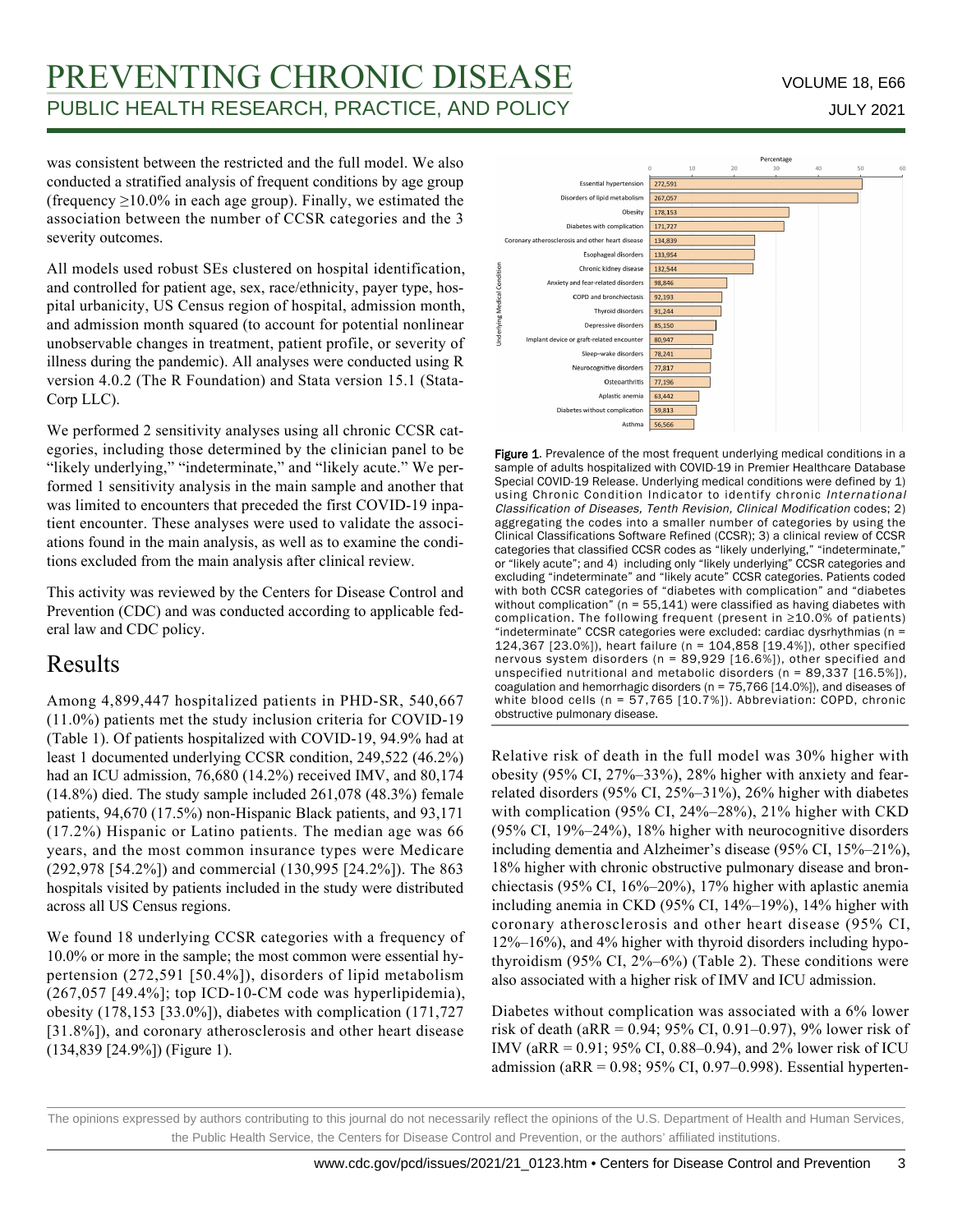sion was associated with an 8% lower risk of death (aRR =  $0.92$ ; 95% CI, 0.90–0.93), 6% lower risk of IMV (aRR = 0.94; 95% CI, 0.92–0.95), and a 1% lower risk of ICU admission (aRR =  $0.99$ ; 95% CI, 0.97–0.999). Asthma was associated with a 9% lower risk of death (aRR = 0.91; 95% CI, 0.89–0.94) and a 4% lower risk of IMV (aRR = 0.96; 95% CI, 0.94–0.99).

Age-stratified analysis showed that the number of frequent underlying medical conditions (present in ≥10.0% of patients) was higher with older age (Table 3). The most frequent conditions were obesity, diabetes, and essential hypertension among patients younger than 65, and disorders of lipid metabolism, essential hypertension, diabetes, and coronary atherosclerosis among patients aged 65 or older. Among patients aged 18 to 39, essential hypertension was associated with a 26% higher risk of death (95% CI, 10%–44%), 25% higher risk of IMV (95% CI, 17%–35%), and an 11% higher risk of ICU admission (95% CI, 7%–15%). In the same age group, asthma was frequent and was associated with a 9% (95% CI, 5%–13%) higher risk of ICU admission but was not significantly associated with higher risk of IMV or death. Other specified status (CCSR category indicating a need for specific medical support, such as a wheelchair or renal dialysis) was a frequent category among patients aged 40 to 64 and 65 or older and was associated with a  $7\%$  (1%–13%) and 4% (1%–6%) higher risk of death, respectively.

We found a dose–response association between the total number of underlying medical conditions and risk of severe COVID-19 illness (Figure 2). Compared with patients with no documented underlying medical conditions, patients' risk of death was 1.53 times  $(95\% \text{ CI}, 1.41-1.67)$  as high if they had 1 condition, 2.55 times (95% CI, 2.32–2.80) as high if they had 2 to 5 conditions, 3.29 times (95% CI, 2.98–3.63) as high if they had 6 to 10 conditions, and 3.82 times (95% CI, 3.45–4.23) as high if they had more than 10 conditions. Adjusted RRs for IMV ranged from 1.57 (95% CI, 1.45–1.70) with 1 condition to 4.47 (95% CI, 4.07–4.90) with more than 10 conditions. Adjusted risk ratios for ICU admission ranged from 1.32 (95% CI =  $1.27-1.36$ ) for patients with 1 condition to 1.96 (95% CI, 1.82–2.11) for patients with more than 10 conditions.



Figure 2. Risk ratio (95% CI) of death, invasive mechanical ventilation (IMV), and admission to intensive care unit (ICU), by the number of underlying medical conditions among adults hospitalized with COVID-19 in the Premier Healthcare Database Special COVID-19 Release. Each panel contains the results of a single generalized linear model with Poisson distribution and log link function, adjusted for age group, sex, race/ethnicity, payer type, hospital urbanicity, US Census region of hospital, admission month, and admission month squared as controls. Patients who died without ICU care or IMV were excluded from the sample when estimating the model with the outcome of ICU care or IMV, respectively.

In the first sensitivity analysis, performed by using all CCSR categories, we identified 6 additional frequent "indeterminate" CC-SR categories: cardiac dysrhythmias ( $n = 124,367$  [23.0%]), heart failure ( $n = 104,858$  [19.4%]), other specified nervous system disorders ( $n = 89,929$  [16.6%]; top ICD-10-CM code, metabolic encephalopathy), other specified and unspecified nutritional and metabolic disorders ( $n = 89,337$  [16.5%]; top code, hypomagnesemia), coagulation and hemorrhagic disorders ( $n = 75,766$ )  $[14.0\%]$ , and diseases of white blood cells (n = 57,765  $[10.7\%]$ ). The risk ratio estimates of most previously found underlying conditions were lower with the inclusion of these 6 conditions in the full models.

In the second sensitivity analysis, which used a subset of 278,215 patients with at least 1 encounter in the PHD-SR before their first COVID-19 hospitalization, diabetes without complication was associated with an 8% (95% CI, 5%–12%) higher risk of death, a 13% (95% CI, 10%–17%) higher risk of IMV, and a 5% (95% CI, 4%–7%) higher risk of ICU admission; sleep–wake disorders were associated with an 8% (95% CI, 5%–11%) higher risk of IMV. Anxiety and fear-related disorders were associated with a 2% (95% CI, 0.4%–4%) higher risk of ICU admission but not with a higher risk of death or IMV, on the basis of the full model.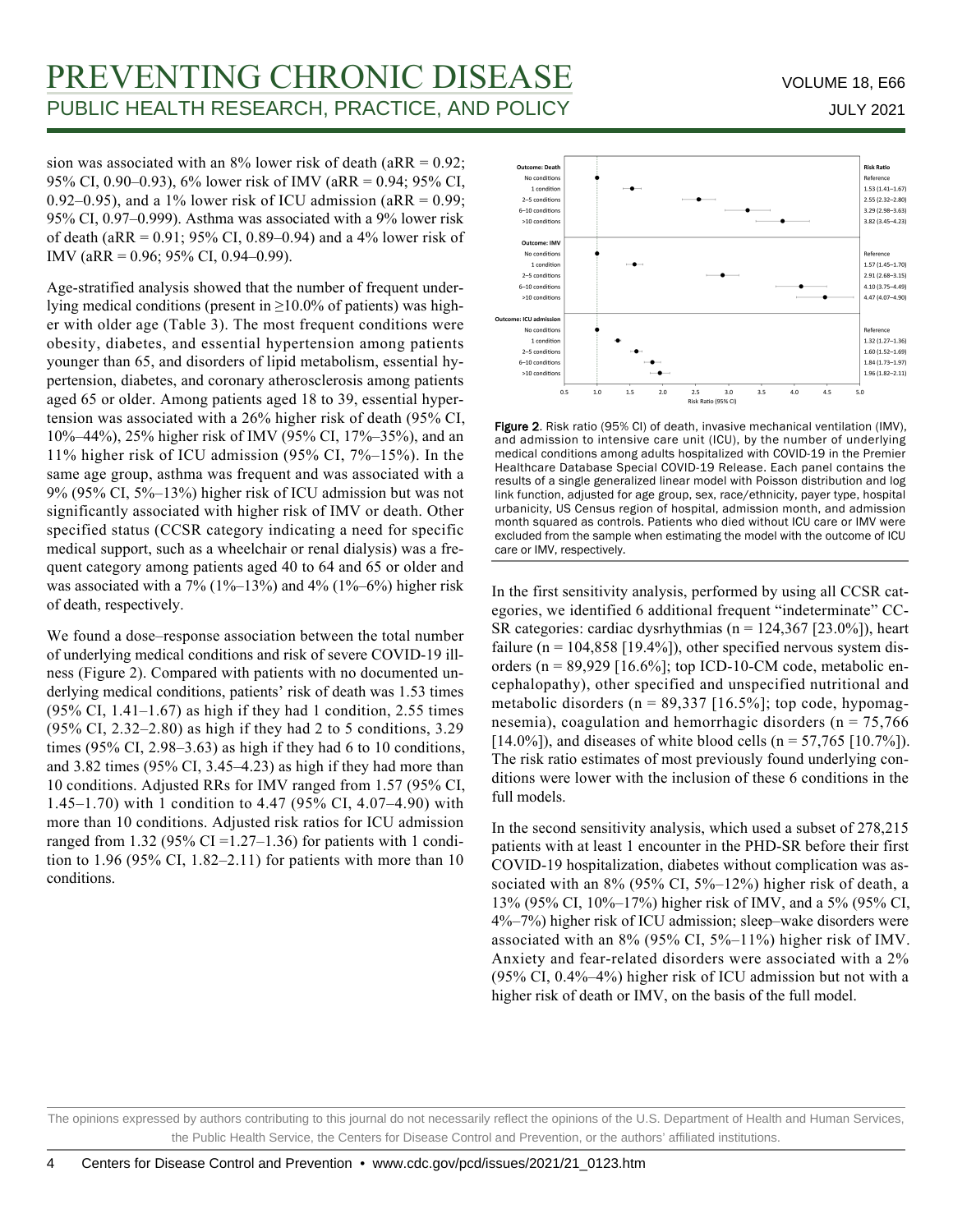# Discussion

Among 4,899,447 hospitalized US adults in the PHD-SR, 540,667 (11.0%) were hospitalized with COVID-19. Among patients hospitalized with COVID-19, we found 18 most frequent underlying conditions, of which 9 were associated with severe COVID-19 illness. These 9 conditions were both prevalent in the sample (affecting 81.9% of inpatients with COVID-19) and associated with severe COVID-19 illness, suggesting a high impact at the population level. Essential hypertension and disorders of lipid metabolism were the most frequent conditions, whereas obesity, anxiety and fear-related disorders, diabetes with complication, and CKD were the strongest risk factors for death among hospitalized patients with COVID-19. This analysis builds on 2 previous analyses using data from the PHD-SR (3,5), by including more underlying medical conditions in the frequency analysis (274 CCSR categories), including 9 additional months of data, and examining outcomes other than mortality. The analysis also shows that the total number of underlying conditions is strongly associated with severe COVID-19 illness.

The percentage of the US adult population known to have 2 or more underlying medical conditions ranges from approximately 38% to 64% by state (12). Previous studies demonstrated that patients with medically attended COVID-19 often had multiple underlying medical conditions (6). However, studies have rarely focused on the effect of the number of conditions on severe COVID-19 illness. We found that the risk of death, IMV, and ICU admission was often incrementally higher with a higher number of underlying medical conditions. Our finding that the number of underlying medical conditions is itself a risk factor for severe disease from COVID-19 identifies a population that has not been clearly described in previous literature.

Our results reinforce previous findings of higher risk of severe illness associated with diabetes with complication (13), obesity (4,14), coronary atherosclerosis and other heart disease (4), chronic obstructive pulmonary disease (15), and neurocognitive disorders (3,4). Additionally, we identified several conditions for which little data exist regarding risk for severe COVID-19 illness, such as thyroid disorders (including hypothyroidism) and anxiety and fear-related disorders.

Hypertension and disorders of lipid metabolism (the most prevalent conditions), and obesity and diabetes with complication (strong risk factors for death, IMV, and ICU admission) are associated with well-described hormonal and inflammatory pathways, also previously shown to be risk factors for severe COVID-19 illness (16). High baseline prevalence of obesity and diabetes, combined with their association with severe COVID-19 illness, suggest that these 2 conditions could have an outsized impact on the population with COVID-19. Prevention and treatment of these conditions may be an important strategy that could improve national resilience against chronic threats and acute crises. Essential hypertension, for which evidence is mixed on its association with severe COVID-19 illness (1), was shown in our analysis to be the most prevalent condition. It was found to be associated with a higher risk of severe COVID-19 illness only among patients aged 18 to 39 but with a lower risk of severe COVID-19 illness among older patients and in the full sample. This finding supports a possible link with severe COVID-19 illness and identifies essential hypertension as a risk factor, especially among younger patients.

Uncomplicated diabetes was found to be negatively associated with the risk of death and IMV. A positive association with risk of ICU admission was found only among patients aged 18 to 39. A previous study showed that although type 2 diabetes was a risk factor for mortality from severe COVID-19 illness, patients with diabetes and well-controlled blood glucose had lower mortality than those with diabetes and poorly controlled blood glucose (13). Our sensitivity analysis of a subset of patients with pre-COVID encounters identified a higher relative risk of death associated with uncomplicated diabetes present before the first COVID hospitalization. Coding bias (uncomplicated diabetes may be less frequently coded in hospitalizations with severe outcomes) (17) or reverse causality (diabetes complications arising from COVID-19 illness or treatment) (18) could explain this finding.

Anxiety and fear-related disorders were a prevalent condition in our sample; they were also the second highest risk factor for death among the underlying conditions considered in our study. The reasons for this finding are likely multifactorial and may include a reduced ability to prevent infection among patients with anxiety disorders, the immunomodulatory and/or cardiovascular effects of medications used to treat these disorders, or severe COVID-19 illness exacerbating anxiety disorders (19,20). In a subset of patients with pre-COVID encounters in our study, anxiety diagnosed before COVID-19 was not independently associated with death or IMV during COVID-19 hospitalization and, therefore, it is also plausible that anxiety was diagnosed during COVID-19 illness and may be a resulting sequela of COVID-19 (21). Future studies could explore the temporal and causal associations between anxiety disorders and severe COVID-19 illness.

Our finding of a positive association of CKD and coronary atherosclerosis and other heart disease with severe COVID-19 illness has been well described at the epidemiologic level (22). We also found that people with neurocognitive disorders (including dementia and Alzheimer's disease) were at a higher risk of severe COVID-19 illness, which could be associated with difficulties in access to care and difficulties in following safeguarding procedures (23).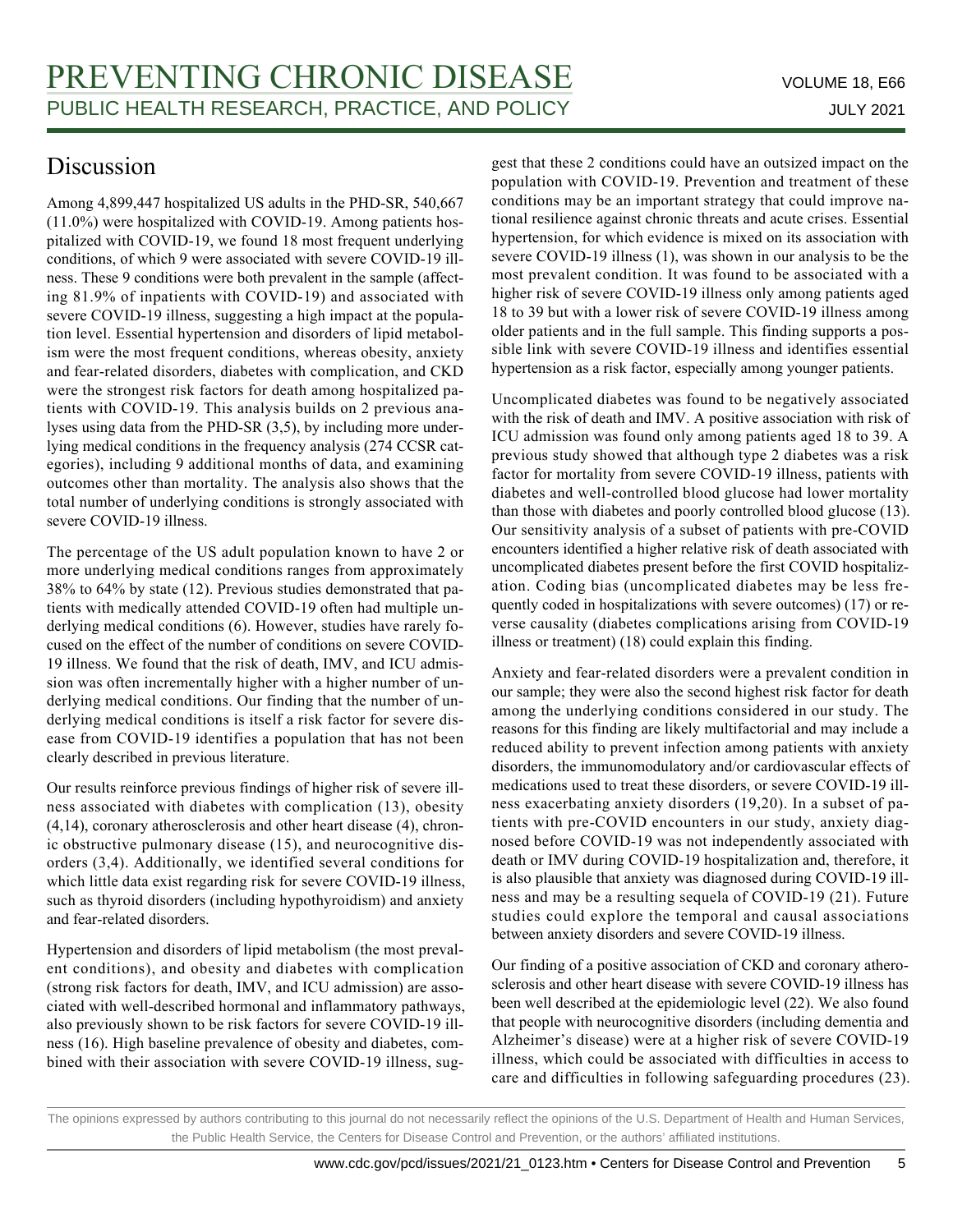Our finding of an association of anemia (specifically, anemia in CKD) with severe COVID-19 illness may be driven by a reduced capacity to respond to acute infections in people with this condition (24).

Asthma diagnosis was present among 10.5% of hospitalized patients with COVID-19 in PHD-SR, which is higher than the 8.0% national prevalence of asthma in 2019 (25). At the same time, we found asthma to be associated with a lower risk of death in the full sample; a positive association with ICU admission was found only among patients younger than 40. This finding supports the mixed evidence on asthma as a risk factor for severe COVID-19 illness (1), although the association between asthma and severe COVID-19 illness could differ by the degree of asthma severity (26).

A sensitivity analysis revealed 6 "indeterminate" conditions (such as coagulation and hemorrhagic disorders, cardiac dysrhythmias, and heart failure) that were both frequent and associated with at least 1 severe COVID-19 illness outcome. Without better information on the temporality of these 6 conditions relative to the COVID-19 illness, we were unable to determine whether these were truly underlying conditions (27,28). Our second sensitivity analysis, restricted to 278,215 patients with encounters that preceded the first COVID-19 encounter, found a positive association of sleep–wake disorders and uncomplicated diabetes with severe COVID-19 illness. Weaker associations of other frequent conditions with COVID-19 illness in this analysis (compared with the main results) could be due to under-ascertainment of certain conditions that resulted from using data only for pre-COVID encounters.

Our study has limitations. First, using ICD-10-CM diagnostic codes to identify COVID-19 cases might result in misclassification, although COVID-19 codes in PHD-SR showed high sensitivity and specificity with SARS-CoV-2 test results (29). Second, ICU risk estimates could be biased if ICU admission reflected factors other than severity of COVID-19, such as anticipation of future severity among health care professionals. Third, because our data were observational, we could not establish causal associations between the underlying conditions and severe COVID-19 illness. Fourth, relying on ICD-10-CM codes to identify underlying medical conditions may have underestimated their prevalence. For example, obesity was diagnosed in 33.0% of the patients, which is possibly an underestimate of this condition, given the national prevalence of 42.4% in 2017–2018 (30) and the prevalence of 50.8% among patients with available height and weight data in PHD-SR (14). Fifth, prior literature shows evidence of both increased documentation (31) and underdiagnosis of certain chronic conditions among patients with more severe illness (17). Sixth, the interrelation of the conditions made it difficult to obtain independent associations, which could explain why certain conditions (disorders of lipid metabolism, sleep–wake disorders, esophageal disorders, and depressive disorders) had a positive association with COVID-19 illness when not adjusted for other conditions and a negative association when adjusted for other conditions. These differences could be explained by 1) confounding in the restricted model, 2) lack of independent effects in the full model, or 3) potential overadjustment in the full model by including variables that were on the causal pathway between the condition of interest and the outcome. Seventh, we were unable to assess the associations of current treatment modalities or medications for underlying medical conditions and severe COVID-19 illness because that information was not available in detail. Finally, including only the most frequent underlying medical conditions in the estimations of risk could have caused us to miss less prevalent risk factors of severity; however, conditions of any frequency were accounted for in the "number of conditions" predictor.

Our study found that 9 of 18 frequent underlying medical conditions among adults hospitalized with COVID-19 were associated with severe illness. Combined with the high prevalence of these conditions (affecting 81.9% of hospitalized patients with COVID-19 in PHD-SR), this finding suggests a potentially high impact at the population level. The highest risk of severe COVID-19 illness was associated with obesity, anxiety and fear-related disorders, diabetes with complication, CKD, and neurocognitive disorders. Among patients younger than 40, essential hypertension was also a risk factor for death. The total number of underlying medical conditions was a strong risk factor of severe COVID-19 illness. Preventing COVID-19 in populations with these conditions and multiple conditions should remain a public health priority, along with targeted mitigation efforts and ensuring high uptake of vaccine, when available, in these people and their close contacts.

## Acknowledgments

The following additional information is available from the corresponding author upon request: a figure showing the distribution of the number of underlying medical conditions among adults hospitalized with COVID-19 in PHD-SR; a table showing the most frequent underlying medical conditions among hospitalized adults in PHD-SR with a COVID-19 visit, by severity of COVID-19 illness; and 4 tables showing detailed results of the 2 sensitivity analyses.

The authors thank Sachin Agnihotri, MS, Indira Srinivasan, MS, David Nitschke, BS, and Kimberly Riggle, BBA, of the CDC COVID-19 Response Data, Analytics, and Visualization Task Force; and John House, MS, (Premier Inc.) for facilitating access to these data. We thank Jennifer M. Nelson, MD, and Nickolas T. Agathis, MD, of the CDC COVID-19 Community Interventions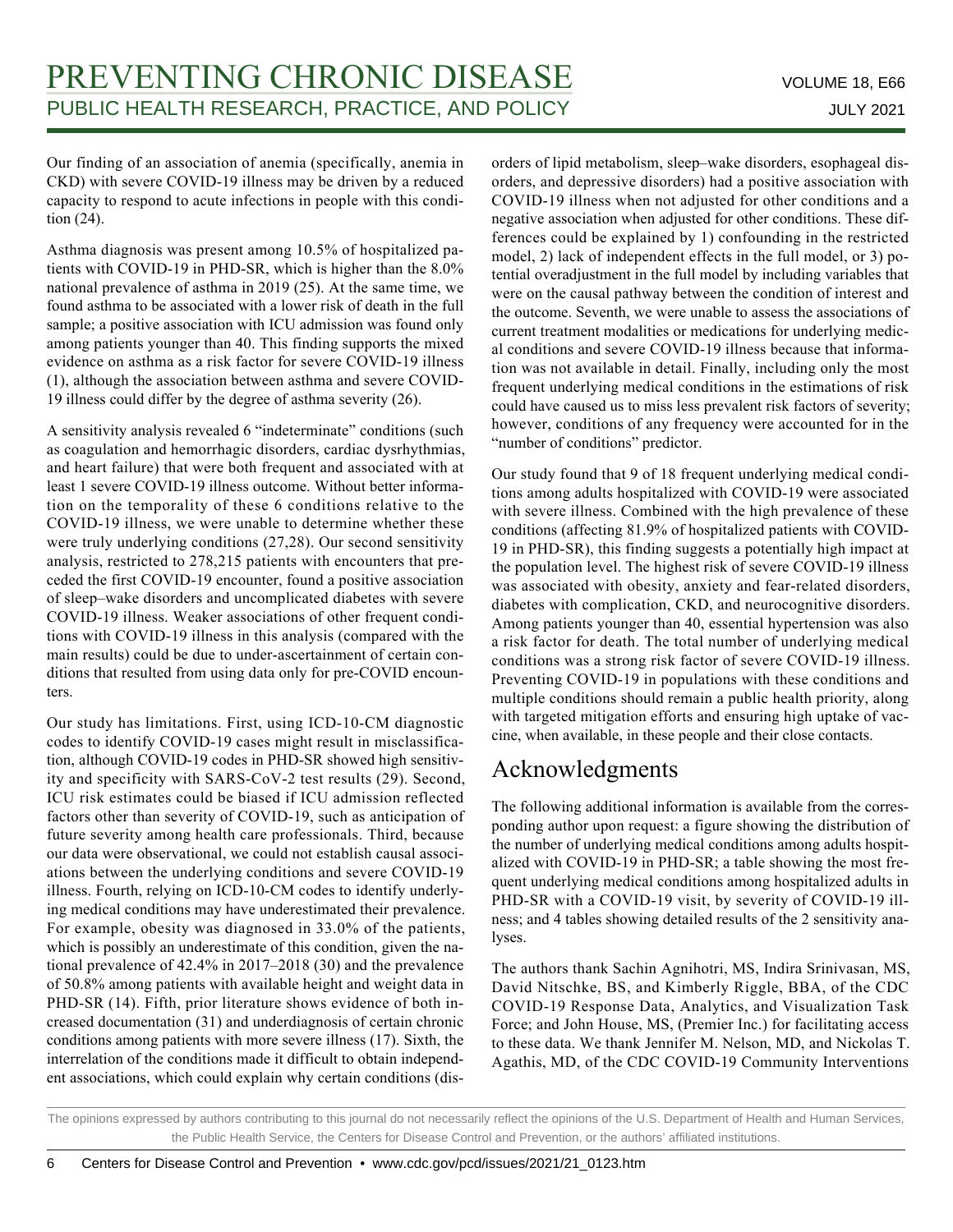and Critical Populations Task Force for contributing to the clinical review of underlying medical conditions. The findings and conclusions in this report are those of the authors and do not necessarily represent the official position of CDC or the US Public Health Service. The authors have no funding to disclose. No copyrighted materials were used in this article.

# Author Information

Corresponding Author: Lyudmyla Kompaniyets, PhD, Centers for Disease Control and Prevention, 4770 Buford Hwy, MS S107-5, Atlanta GA 30341. Telephone: 404-498-0611. Email: LKompaniyets@cdc.gov.

Author Affiliations: <sup>1</sup>COVID-19 Response, Centers for Disease Control and Prevention, Atlanta, Georgia. 2US Public Health Service Commissioned Corps, Rockville, Maryland. <sup>3</sup>Epidemic Intelligence Service, Center for Surveillance, Epidemiology, and Laboratory Services, Centers for Disease Control and Prevention, Atlanta, Georgia.

# References

- 1. Centers for Disease Control and Prevention. Evidence used to update the list of underlying medical conditions that increase a person's risk of severe illness from COVID-19. Updated March 29, 2021. https://www.cdc.gov/coronavirus/2019-ncov/needextra-precautions/evidence-table.html. Accessed April 26, 2021.
- 2. Ko JY, Danielson ML, Town M, Derado G, Greenlund KJ, Daily Kirley P, et al.; COVID-NET Surveillance Team. Risk factors for COVID-19-associated hospitalization: COVID-19- Associated Hospitalization Surveillance Network and Behavioral Risk Factor Surveillance System. Clin Infect Dis 2020;ciaa1419.
- Rosenthal N, Cao Z, Gundrum J, Sianis J, Safo S. Risk factors 3. associated with in-hospital mortality in a US national sample of patients with COVID-19. JAMA Netw Open 2020; 3(12):e2029058.
- 4. Kim L, Garg S, O'Halloran A, Whitaker M, Pham H, Anderson EJ, et al. Risk factors for intensive care unit admission and in-hospital mortality among hospitalized adults identified through the U.S. Coronavirus Disease 2019 (COVID-19)-Associated Hospitalization Surveillance Network (COVID-NET). Clin Infect Dis 2021;72(9):e206–14.
- Goodman KE, Magder LS, Baghdadi JD, Pineles L, Levine 5. AR, Perencevich EN, et al. Impact of sex and metabolic comorbidities on COVID-19 mortality risk across age groups: 66,646 inpatients across 613 U.S. hospitals. Clin Infect Dis 2020;ciaa1787.
- 6. Iaccarino G, Grassi G, Borghi C, Ferri C, Salvetti M, Volpe M, et al.; SARS-RAS Investigators. Age and multimorbidity predict death among COVID-19 patients: results of the SARS–RAS study of the Italian Society of Hypertension. Hypertension 2020;76(2):366–72.
- 7. Premier. Premier Healthcare Database (COVID-19): data that informs and performs. 2020. http://offers.premierinc.com/rs/ 381-NBB-525/images/PHD\_COVID-19\_White\_Paper.pdf. Accessed February 8, 2021.
- 8. Centers for Disease Control and Prevention. New ICD-10-CM code for the 2019 novel coronavirus (COVID-19), April 1, 2020. 2020. https://www.cdc.gov/nchs/data/icd/ Announcement-New-ICD-code-for-coronavirus-3-18- 2020.pdf. Accessed April 26, 2021.
- 9. Centers for Disease Control and Prevention. Coding encounters related to COVID-19 coronavirus outbreak, February 20, 2020. 2020. https://www.cdc.gov/nchs/data/icd/ ICD-10-CM-Official-Coding-Gudance-Interim-Advicecoronavirus-feb-20-2020.pdf. Accessed June 7, 2021.
- 10. Agency for Healthcare Research and Quality. Chronic Condition Indicator (CCI) for ICD-10-CM (beta version). https://www.hcup-us.ahrq.gov/toolssoftware/chronic\_icd10/ chronic\_icd10.jsp. Accessed April 26, 2021.
- 11. Agency for Healthcare Research and Quality. Clinical Classifications Software Refined (CCSR). https://www.hcupus.ahrq.gov/toolssoftware/ccsr/ccs\_refined.jsp. Accessed April 26, 2021.
- 12. Newman D, Tong M, Levine E, Kishore S. Prevalence of multiple chronic conditions by U.S. state and territory, 2017. PLoS One 2020;15(5):e0232346.
- 13. Zhu L, She ZG, Cheng X, Qin JJ, Zhang XJ, Cai J, et al. Association of blood glucose control and outcomes in patients with COVID-19 and pre-existing type 2 diabetes. Cell Metab 2020;31(6):1068–1077.e3.
- 14. Kompaniyets L, Goodman AB, Belay B, Freedman DS, Sucosky MS, Lange SJ, et al. Body mass index and risk for COVID-19-related hospitalization, intensive care unit admission, invasive mechanical ventilation, and death — United States, March–December 2020. MMWR Morb Mortal Wkly Rep 2021;70(10):355–61.
- 15. Lippi G, Henry BM. Chronic obstructive pulmonary disease is associated with severe coronavirus disease 2019 (COVID-19). Respir Med 2020;167:105941.
- 16. Guisado-Vasco P, Cano-Megías M, Rodríguez-López M, de-Luna-Boquera IM, Carnevali-Ruiz D; Immunosuppressants Against COVID-19 Working Team. COVID-19 and metabolic syndrome: NF-κB activation. Crossroads. Trends Endocrinol Metab 2020;31(11):802–3.

The opinions expressed by authors contributing to this journal do not necessarily reflect the opinions of the U.S. Department of Health and Human Services, the Public Health Service, the Centers for Disease Control and Prevention, or the authors' affiliated institutions.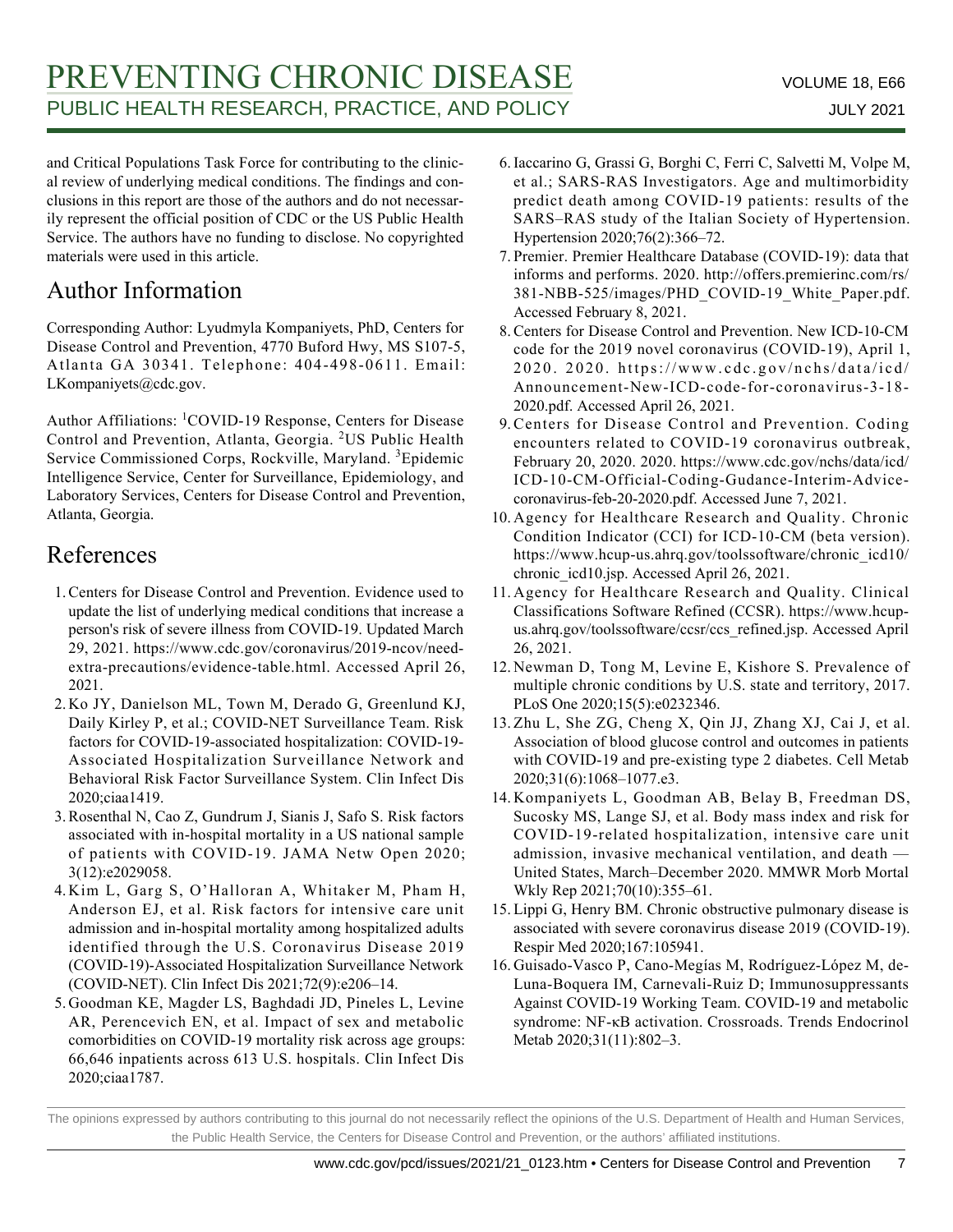# PREVENTING CHRONIC DISEASE VOLUME 18, E66 PUBLIC HEALTH RESEARCH, PRACTICE, AND POLICY **FOUR ALL ASSESSED ASSESS** JULY 2021

- Weir RE Jr, Lyttle CS, Meltzer DO, Dong TS, Ruhnke GW. 17. The relative ability of comorbidity ascertainment methodologies to predict in-hospital mortality among hospitalized community-acquired pneumonia patients. Med Care 2018;56(11):950–5.
- 18. Pal R, Bhadada SK. COVID-19 and diabetes mellitus: an unholy interaction of two pandemics. Diabetes Metab Syndr 2020;14(4):513–7.
- Glaus J, von Känel R, Lasserre AM, Strippoli MF, Vandeleur 19. CL, Castelao E, et al. The bidirectional relationship between anxiety disorders and circulating levels of inflammatory markers: results from a large longitudinal population-based study. Depress Anxiety 2018;35(4):360–71.
- 20. Lega I, Nisticò L, Palmieri L, Caroppo E, Lo Noce C, Donfrancesco C, et al.; Italian National Institute of Health COVID-19 Mortality Group. Psychiatric disorders among hospitalized patients deceased with COVID-19 in Italy. EClinicalMedicine 2021;100854.
- 21. Taquet M, Geddes JR, Husain M, Luciano S, Harrison PJ. 6month neurological and psychiatric outcomes in 236 379 survivors of COVID-19: a retrospective cohort study using electronic health records. Lancet Psychiatry 2021;8(5):416–27.
- Naeini MB, Sahebi M, Nikbakht F, Jamshidi Z, 22. Ahmadimanesh M, Hashemi M, et al. A meta-meta-analysis: evaluation of meta-analyses published in the effectiveness of cardiovascular comorbidities on the severity of COVID-19. Obes Med 2021;22:100323.
- Mukaetova-Ladinska EB, Kronenberg G, Raha-Chowdhury R. 23. COVID-19 and neurocognitive disorders. Curr Opin Psychiatry 2021;34(2):149–56.
- 24. Khaled SA, Hafez AA. Aplastic anemia and COVID-19: how to break the vicious circuit? Am J Blood Res 2020;10(4):60–7.
- 25. Centers for Disease Control and Prevention. Most recent national asthma data. https://www.cdc.gov/asthma/most\_ recent national asthma data.htm. Accessed May 23, 2021.
- Williamson EJ, Walker AJ, Bhaskaran K, Bacon S, Bates C, 26. Morton CE, et al. Factors associated with COVID-19-related death using OpenSAFELY. Nature 2020;584(7821):430–6.
- 27. Goldhaber SZ. Risk factors for venous thromboembolism. J Am Coll Cardiol 2010;56(1):1–7.
- 28. Liu J, Han P, Wu J, Gong J, Tian D. Prevalence and predictive value of hypocalcemia in severe COVID-19 patients. J Infect Public Health 2020;13(9):1224–8.
- 29. Kadri SS, Gundrum J, Warner S, Cao Z, Babiker A, Klompas M, et al. Uptake and accuracy of the diagnosis code for COVID-19 among US hospitalizations. JAMA 2020; 324(24):2553–4.
- 30. Hales CM, Carroll MD, Fryar CD, Ogden CL. Prevalence of obesity and severe obesity among adults: United States, 2017–2018. NCHS Data Brief 2020;(360):1–8.

Chong WF, Ding YY, Heng BH. A comparison of 31. comorbidities obtained from hospital administrative data and medical charts in older patients with pneumonia. BMC Health Serv Res 2011;11(1):105.

The opinions expressed by authors contributing to this journal do not necessarily reflect the opinions of the U.S. Department of Health and Human Services, the Public Health Service, the Centers for Disease Control and Prevention, or the authors' affiliated institutions.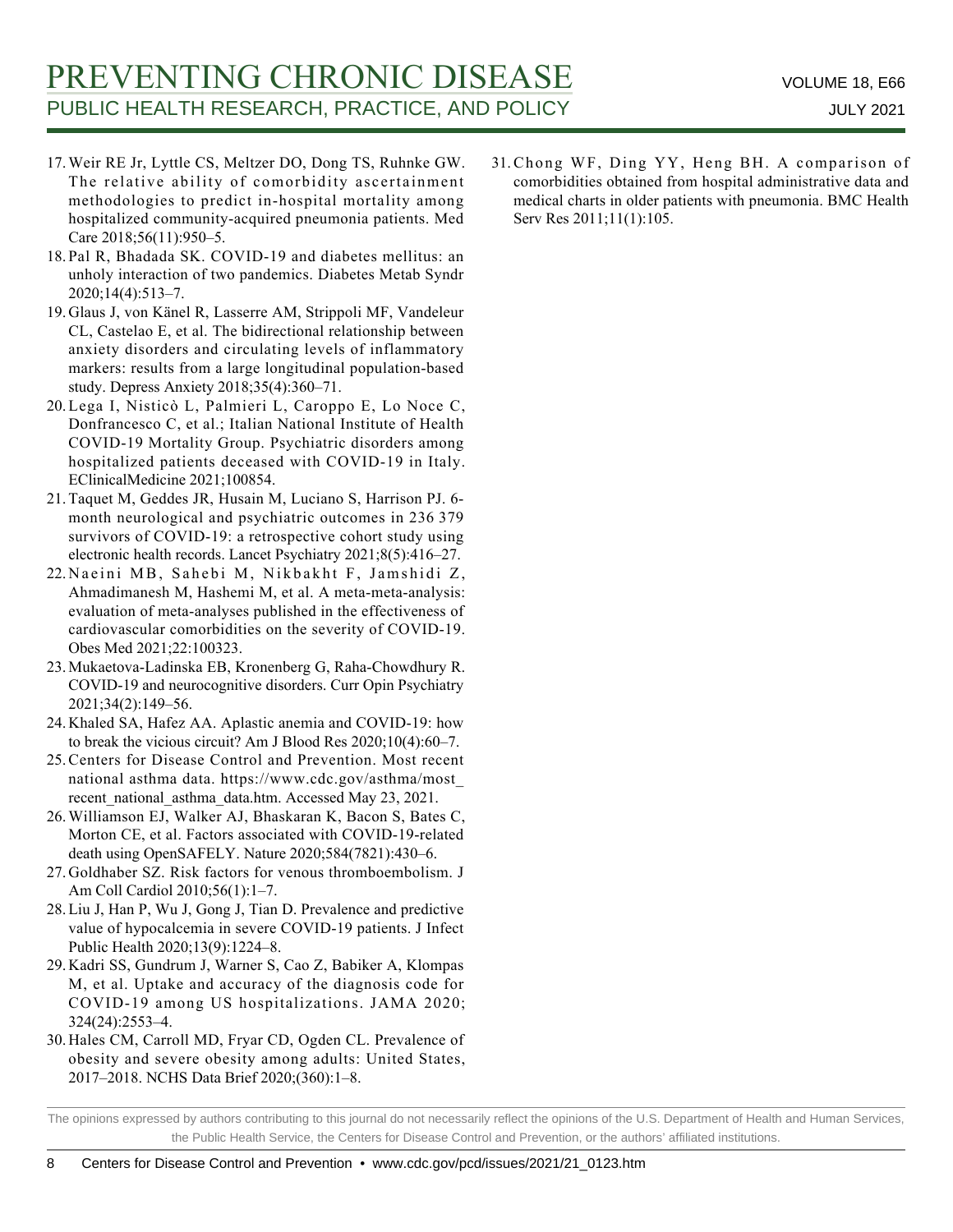# Tables

|                             | All Hospitalized<br>Patients in PHD-SR,<br>No. (%) | Hospitalized Patients With COVID-19, No. (%) |                                 |                  |                          |  |
|-----------------------------|----------------------------------------------------|----------------------------------------------|---------------------------------|------------------|--------------------------|--|
| Characteristic <sup>a</sup> |                                                    | <b>Full Sample</b>                           | ICU <sup>b</sup> admission      | INV <sup>b</sup> | <b>Died</b> <sup>b</sup> |  |
| Total                       | 4,899,447 (100.0)                                  | 540,667 (100.0)                              | 249,522 (100.0)                 | 76,680 (100.0)   | 80,174 (100.0)           |  |
| No. of conditions           |                                                    |                                              |                                 |                  |                          |  |
| $\geq 1^c$                  | 4,438,183 (90.6)                                   | 513,292 (94.9)                               | 242,372 (97.1)                  | 75,514 (98.5)    | 79,434 (99.1)            |  |
| 0                           | 461,264 (9.4)                                      | 27,375 (5.1)                                 | 7,150 (2.9)                     | 1,166(1.5)       | 740 (0.9)                |  |
| $\vert$ 1                   | 402,499 (8.2)                                      | 39,776 (7.4)                                 | 14,272 (5.7)                    | 2,785(3.6)       | 2,087(2.6)               |  |
| $2 - 5$                     | 1,796,770 (36.7)                                   | 212,429 (39.3)                               | 94,405 (37.8)                   | 27,405 (35.7)    | 25,893 (32.3)            |  |
| $6 - 10$                    | 1,565,845 (32.0)                                   | 167,706 (31.0)                               | 84,745 (34.0)                   | 28,774 (37.5)    | 31,310 (39.1)            |  |
| $>10$                       | 673,069 (13.7)                                     | 93,381 (17.3)                                | 48,950 (19.6)                   | 16,550 (21.6)    | 20,144 (25.1)            |  |
| <b>Sex</b>                  |                                                    |                                              |                                 |                  |                          |  |
| Female                      | 2,860,589 (58.4)                                   | 261,078 (48.3)                               | 110,017 (44.1)                  | 30,062 (39.2)    | 32,939 (41.1)            |  |
| Male                        | 2,037,012 (41.6)                                   | 279,317 (51.7)                               | 139,416 (55.9)                  | 46,587 (60.8)    | 47,211 (58.9)            |  |
| Unknown                     | 1,846(0.0)                                         | 272(0.1)                                     | 89 (0.0)                        | 31(0.0)          | 24(0.0)                  |  |
| Age, y                      |                                                    |                                              |                                 |                  |                          |  |
| Median (IQR), y             | $68(57 - 78)$                                      | 66 (53-77)                                   | $67(55 - 77)$                   | $67(57 - 75)$    | 74 (65-83)               |  |
| $18 - 39$                   | 1,304,324 (26.6)                                   | 59,697 (11.0)                                | 19,120 (7.7)                    | 4,192(5.5)       | 1,299(1.6)               |  |
| $40 - 49$                   | 428,000 (8.7)                                      | 51,591 (9.5)                                 | 22,605 (9.1)                    | 5,913(7.7)       | 2,710(3.4)               |  |
| $50 - 64$                   | 1,085,170 (22.1)                                   | 144,306 (26.7)                               | 68,791 (27.6)                   | 22,791 (29.7)    | 14,867 (18.5)            |  |
| $65 - 74$                   | 923,004 (18.8)                                     | 121,832 (22.5)                               | 62,056 (24.9)                   | 23,055 (30.1)    | 21,421 (26.7)            |  |
| $75 - 84$                   | 735,429 (15.0)                                     | 103,012 (19.1)                               | 50,891 (20.4)                   | 16,041 (20.9)    |                          |  |
| $\geq 85$                   | 423,520 (8.6)                                      | 60,229 (11.1)                                | 26,059 (10.4)                   | 4,688(6.1)       | 16,569 (20.7)            |  |
| Race/ethnicity              |                                                    |                                              |                                 |                  |                          |  |
| Hispanic or Latino          | 530,274 (10.8)                                     | 93,171 (17.2)                                | 44,423 (17.8)                   | 13,826 (18.0)    |                          |  |
| Non-Hispanic White          | 3,199,707 (65.3)                                   | 293,558 (54.3)                               | 136,577 (54.7)<br>38,969 (50.8) |                  | 45,738 (57.0)            |  |
| Non-Hispanic Black          | 695,818 (14.2)                                     | 94,670 (17.5)                                | 42,624 (17.1)                   | 13,584 (17.7)    | 12,413 (15.5)            |  |
| Non-Hispanic Asian          | 113,914 (2.3)                                      | 13,048 (2.4)                                 | 5,566(2.2)                      | 2,064(2.7)       | 1,918(2.4)               |  |
| Other                       | 254,042 (5.2)                                      | 33,155(6.1)                                  | 14,530 (5.8)                    | 5,898(7.7)       | 5,620 (7.0)              |  |
| Unknown                     | 105,692 (2.2)                                      | 13,065 (2.4)                                 | 5,802(2.3)                      | 2,339(3.1)       | 2,166(2.7)               |  |
| Payer type                  |                                                    |                                              |                                 |                  |                          |  |
| Commercial                  | 1,331,431 (27.2)                                   | 130,995 (24.2)                               | 56,625 (22.7)                   | 15,844 (20.7)    | 9,641 (12.0)             |  |
| Medicare                    | 2,222,845 (45.4)                                   | 292,978 (54.2)                               | 143,130 (57.4)                  | 44,822 (58.5)    | 60,017 (74.9)            |  |
| Medicaid                    | 929,286 (19.0)                                     | 72,953 (13.5)                                | 29,552 (11.8)                   | 10,191 (13.3)    | 6,450(8.0)               |  |

Table 1. Characteristics of Adults Hospitalized With COVID-19 in Premier Healthcare Database Special COVID-19 Release (PHD-SR), March 2020–March 2021

Abbreviation: IQR, interquartile range.

a Some categories may not add up to 100% because of rounding.

**b** Columns are not mutually exclusive.

<sup>c</sup> Underlying medical conditions were defined by 1) using Chronic Condition Indicator to identify chronic International Classification of Diseases, Tenth Revision, Clinical Modification codes; 2) aggregating the codes into a smaller number of meaningful categories using the Clinical Classifications Software Refined (CCSR); 3) a clinical review of CCSR categories that classified the CCSR codes as "likely underlying," "indeterminate," and "likely acute"; and 4) including only "likely underlying" CCSR categories and excluding "indeterminate" and "likely acute" CCSR categories.

(continued on next page)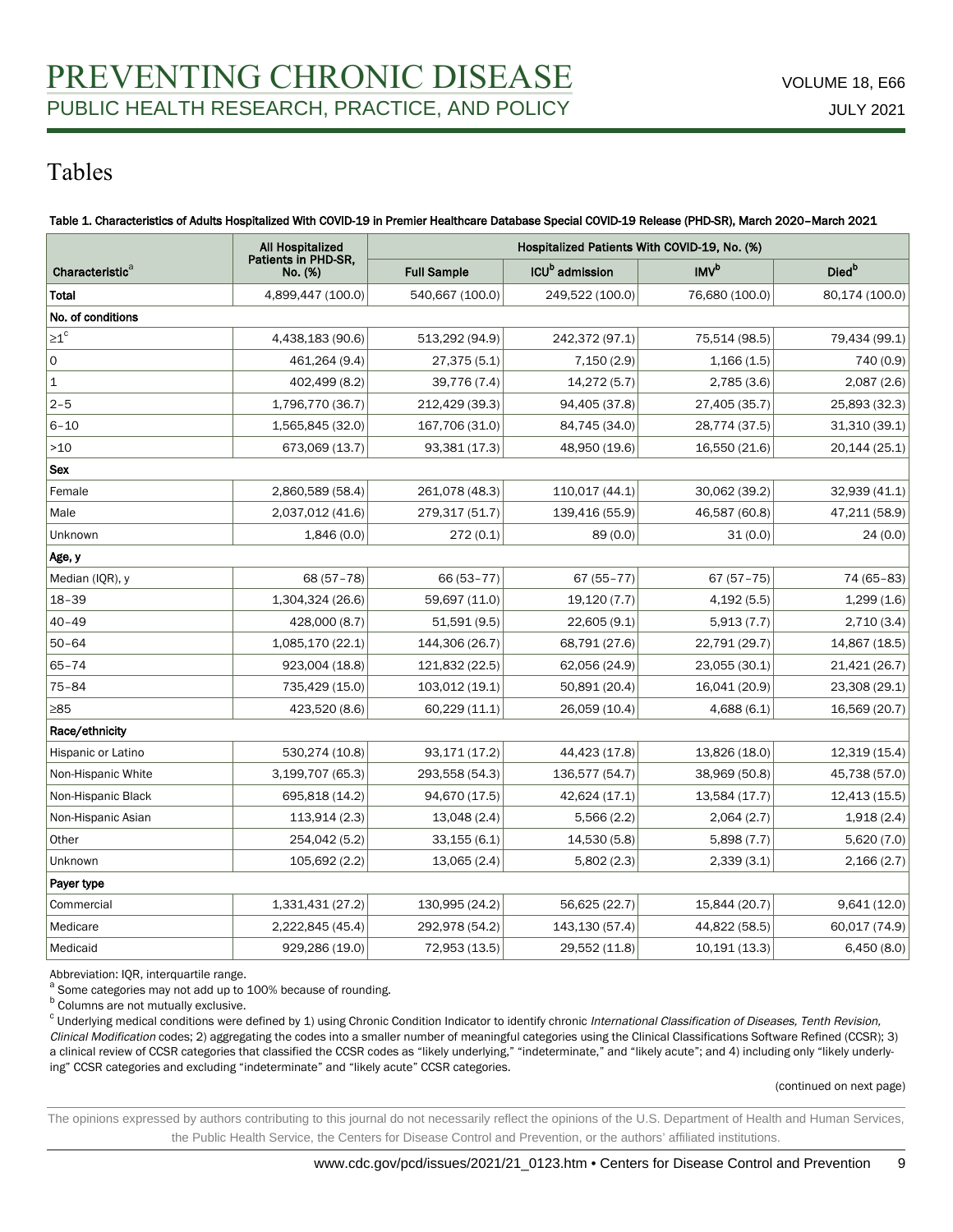#### (continued)

#### Table 1. Characteristics of Adults Hospitalized With COVID-19 in Premier Healthcare Database Special COVID-19 Release (PHD-SR), March 2020–March 2021

|                             | <b>All Hospitalized</b>        | Hospitalized Patients With COVID-19, No. (%) |                            |                  |                   |  |
|-----------------------------|--------------------------------|----------------------------------------------|----------------------------|------------------|-------------------|--|
| Characteristic <sup>a</sup> | Patients in PHD-SR,<br>No. (%) | <b>Full Sample</b>                           | ICU <sup>p</sup> admission | IMV <sup>b</sup> | Died <sup>p</sup> |  |
| Charity/indigent/self-pay   | 211,569(4.3)                   | 16,644(3.1)                                  | 7,304 (2.9)                | 2,041(2.7)       | 1,267(1.6)        |  |
| <b>Unknown</b>              | 204,316(4.2)                   | 27,097(5.0)                                  | 12,911 (5.2)               | 3,782(4.9)       | 2,799(3.5)        |  |
| Hospital US Census region   |                                |                                              |                            |                  |                   |  |
| Midwest                     | 1,098,092(22.4)                | 111,532 (20.6)                               | 49,080 (19.7)              | 15,878 (20.7)    | 15,680 (19.6)     |  |
| Northeast                   | 798,013 (16.3)                 | 101,396 (18.8)                               | 33,702 (13.5)              | 14,273 (18.6)    | 17,749 (22.1)     |  |
| South                       | 2,261,510(46.2)                | 251,627 (46.5)                               | 123,465 (49.5)             | 34,647 (45.2)    | 35,276 (44.0)     |  |
| West                        | 741,832 (15.1)                 | 76,112 (14.1)                                | 43,275 (17.3)              | 11,882 (15.5)    | 11,469 (14.3)     |  |

Abbreviation: IQR, interquartile range.

a Some categories may not add up to 100% because of rounding.

**b** Columns are not mutually exclusive.

<sup>c</sup> Underlying medical conditions were defined by 1) using Chronic Condition Indicator to identify chronic International Classification of Diseases, Tenth Revision, Clinical Modification codes; 2) aggregating the codes into a smaller number of meaningful categories using the Clinical Classifications Software Refined (CCSR); 3) a clinical review of CCSR categories that classified the CCSR codes as "likely underlying," "indeterminate," and "likely acute"; and 4) including only "likely underlying" CCSR categories and excluding "indeterminate" and "likely acute" CCSR categories.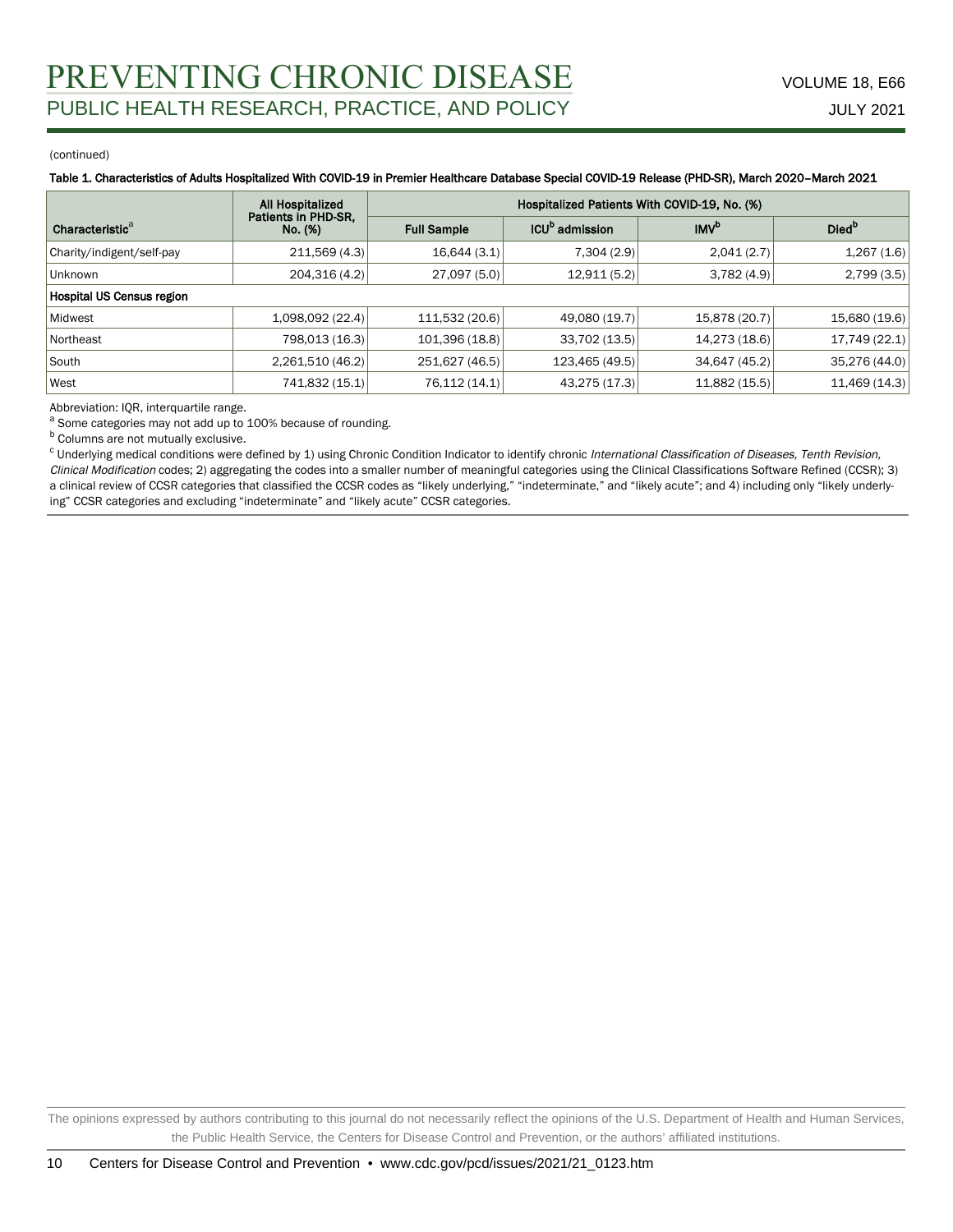### Table 2. Adjusted Risk Ratios (95% CI) of ICU Admission, IMV, and Death, by Frequent Underlying Medical Conditions<sup>a</sup> Among Adults Hospitalized With COVID-19 in Premier Healthcare Database Special COVID-19 Release (PHD-SR), March 2020–March 2021

|                                                                                                   |                         | Death                            | <b>IMV</b>              |                                  | <b>ICU Admission</b>                   |                                  |  |  |
|---------------------------------------------------------------------------------------------------|-------------------------|----------------------------------|-------------------------|----------------------------------|----------------------------------------|----------------------------------|--|--|
| <b>Underlying Medical Condition (CCSR</b><br>Category) <sup>t</sup>                               | Full Model <sup>c</sup> | Restricted<br>Model <sup>a</sup> | Full Model <sup>c</sup> | Restricted<br>Model <sup>c</sup> | <b>Full Model<sup>c</sup></b>          | Restricted<br>Model <sup>d</sup> |  |  |
| Higher risk of death, IMV, and ICU admission <sup>e</sup>                                         |                         |                                  |                         |                                  |                                        |                                  |  |  |
| Obesity                                                                                           | $1.30(1.27 - 1.33)$     | $1.37(1.34 - 1.41)$              | $1.50(1.46 - 1.54)$     | $1.62(1.58 - 1.67)$              | $1.16(1.14 - 1.18)$                    | $1.20(1.18 - 1.23)$              |  |  |
| Anxiety and fear-related disorders                                                                | $1.28(1.25 - 1.31)$     | $1.29(1.26 - 1.32)$              | $1.37(1.34 - 1.40)$     | $1.38(1.34 - 1.41)$              | $1.14(1.13 - 1.16)$                    | $1.16(1.14 - 1.18)$              |  |  |
| Diabetes with complication                                                                        | $1.26(1.24 - 1.28)$     | $1.44(1.41 - 1.46)$              | $1.43(1.40 - 1.46)$     | $1.63(1.59 - 1.66)$              | $1.16(1.15 - 1.18)$                    | $1.24(1.21 - 1.26)$              |  |  |
| Chronic kidney disease                                                                            | $1.21(1.19 - 1.24)$     | $1.52(1.49 - 1.55)$              | $1.08(1.05 - 1.11)$     | $1.46(1.43 - 1.50)$              | $1.03(1.02 - 1.04)$                    | $1.18(1.16 - 1.20)$              |  |  |
| Neurocognitive disorders                                                                          | $1.18(1.15 - 1.21)$     | $1.19(1.16 - 1.21)$              | $1.00(0.97 - 1.03)$     | $1.01(0.98 - 1.04)$              | $1.04(1.03 - 1.06)$                    | $1.05(1.03 - 1.07)$              |  |  |
| Chronic obstructive pulmonary disease<br>and bronchiectasis                                       | $1.18(1.16 - 1.20)$     | $1.27(1.24 - 1.29)$              | $1.18(1.16 - 1.21)$     | $1.30(1.27 - 1.33)$              | $1.09(1.08 - 1.10)$                    | $1.14(1.12 - 1.16)$              |  |  |
| Aplastic anemia                                                                                   | $1.17(1.14 - 1.19)$     | $1.46(1.42 - 1.49)$              | $1.21(1.18 - 1.25)$     | $1.49(1.45 - 1.53)$              | $1.11(1.09 - 1.12)$                    | $1.21(1.19 - 1.24)$              |  |  |
| Coronary atherosclerosis and other<br>heart disease                                               | $1.14(1.12 - 1.16)$     | $1.28(1.26 - 1.30)$              | $1.10(1.08 - 1.12)$     | $1.27(1.25 - 1.30)$              | $1.08(1.06 - 1.09)$                    | $1.15(1.13 - 1.17)$              |  |  |
| Thyroid disorders                                                                                 | $1.04(1.02 - 1.06)$     | $1.10(1.08 - 1.12)$              | $1.05(1.03 - 1.07)$     | $1.12(1.09 - 1.14)$              | $1.04(1.03 - 1.05)$                    | $1.07(1.06 - 1.08)$              |  |  |
| Lower risk or nonsignificant difference in the risk of death, IMV, and ICU admission <sup>e</sup> |                         |                                  |                         |                                  |                                        |                                  |  |  |
| Diabetes without complication                                                                     | $0.94(0.91 - 0.97)$     | $0.88(0.85 - 0.90)$              | $0.91(0.88 - 0.94)$     |                                  | $0.91(0.87 - 0.94) 0.98(0.97 - 0.998)$ | $0.98(0.97 - 0.99)$              |  |  |
| <b>Essential hypertension</b>                                                                     | $0.92(0.90 - 0.93)$     | $0.83(0.81 - 0.84)$              | $0.94(0.92 - 0.95)$     |                                  | $0.90(0.88 - 0.91) 0.99(0.97 - 0.999)$ | $0.97(0.96 - 0.99)$              |  |  |
| Disorders of lipid metabolism                                                                     | $0.94(0.92 - 0.95)$     | $1.07(1.05 - 1.09)$              | $0.96(0.94 - 0.98)$     | $1.13(1.11 - 1.16)$              | $0.99(0.98 - 1.00)$                    | $1.07(1.05 - 1.09)$              |  |  |
| Sleep-wake disorders                                                                              | $0.94(0.92 - 0.96)$     | $1.12(1.10 - 1.14)$              | $1.00(0.98 - 1.03)$     | $1.27(1.23 - 1.30)$              | $0.99(0.98 - 1.01)$                    | $1.10(1.08 - 1.12)$              |  |  |
| Esophageal disorders                                                                              | $0.96(0.94 - 0.97)$     | $1.03(1.02 - 1.05)$              | $0.95(0.93 - 0.96)$     | $1.05(1.02 - 1.07)$              | $0.98(0.97 - 0.99)$                    | $1.03(1.01 - 1.05)$              |  |  |
| Depressive disorders                                                                              | $0.89(0.87 - 0.90)$     | $1.04(1.02 - 1.06)$              | $0.86(0.84 - 0.88)$     | $1.04(1.02 - 1.07)$              | $0.96(0.94 - 0.97)$                    | $1.05(1.03 - 1.07)$              |  |  |
| Osteoarthritis                                                                                    | $0.91(0.90 - 0.93)$     | $1.00(0.98 - 1.02)$              | $0.88(0.86 - 0.90)$     | $1.00(0.97 - 1.02)$              | $0.95(0.93 - 0.97)$                    | $1.01(0.98 - 1.03)$              |  |  |
| Implant device or graft related<br>encounter                                                      | $0.98(0.97 - 1.00)$     | $1.09(1.08 - 1.11)$              | $0.91(0.89 - 0.93)$     | $1.04(1.02 - 1.07)$              | $0.98(0.96 - 0.99)$                    | $1.04(1.02 - 1.06)$              |  |  |
| Asthma                                                                                            | $0.91(0.89 - 0.94)$     | $0.95(0.93 - 0.97)$              | $0.96(0.94 - 0.99)$     | $1.03(1.01 - 1.06)$              | $1.01(0.99 - 1.02)$                    | $1.04(1.02 - 1.05)$              |  |  |
| No. of observations                                                                               | 540.667                 | 540.667                          | 506,288                 | 506,288                          | 523,088                                | 523,088                          |  |  |

Abbreviations: ICU, intensive care unit; IMV, invasive mechanical ventilation; CCSR, Clinical Classifications Software Refined.

a Underlying medical conditions were defined by 1) using Chronic Condition Indicator to identify chronic International Classification of Diseases, Tenth Revision, Clinical Modification codes; 2) aggregating the codes into a smaller number of meaningful categories by using the CCSR; 3) a clinical review of CCSR categories that classified the CCSR codes as "likely underlying," "indeterminate," and "likely acute"; and 4) including only "likely underlying" CCSR categories and excluding "indeterminate" and "likely acute" CCSR categories.

<sup>b</sup> The reference category for each condition is the absence of that condition; the reference category for diabetes with complication and diabetes without complication is the absence of diabetes.

<sup>c</sup> Full model: Each column includes the results of a single generalized linear model (with Poisson distribution and log link function) that includes all 18 of the most frequent underlying medical conditions (reference: absence of the condition), age group, sex, race/ethnicity, payer type, hospital urbanicity, US Census region of hospital, admission month, and admission month squared.

<sup>d</sup> Restricted model: Each column includes the results of 18 general linear models (with Poisson distribution and log link function), each including only the underlying medical condition (reference: absence of the condition), age group, sex, race/ethnicity, payer type, hospital urbanicity, US Census region of hospital, admission month, and admission month squared. Patients who died without using ICU care or IMV were excluded from the sample when estimating the model with the outcome of ICU care or IMV, respectively.

<sup>e</sup> Based on the results from the full model.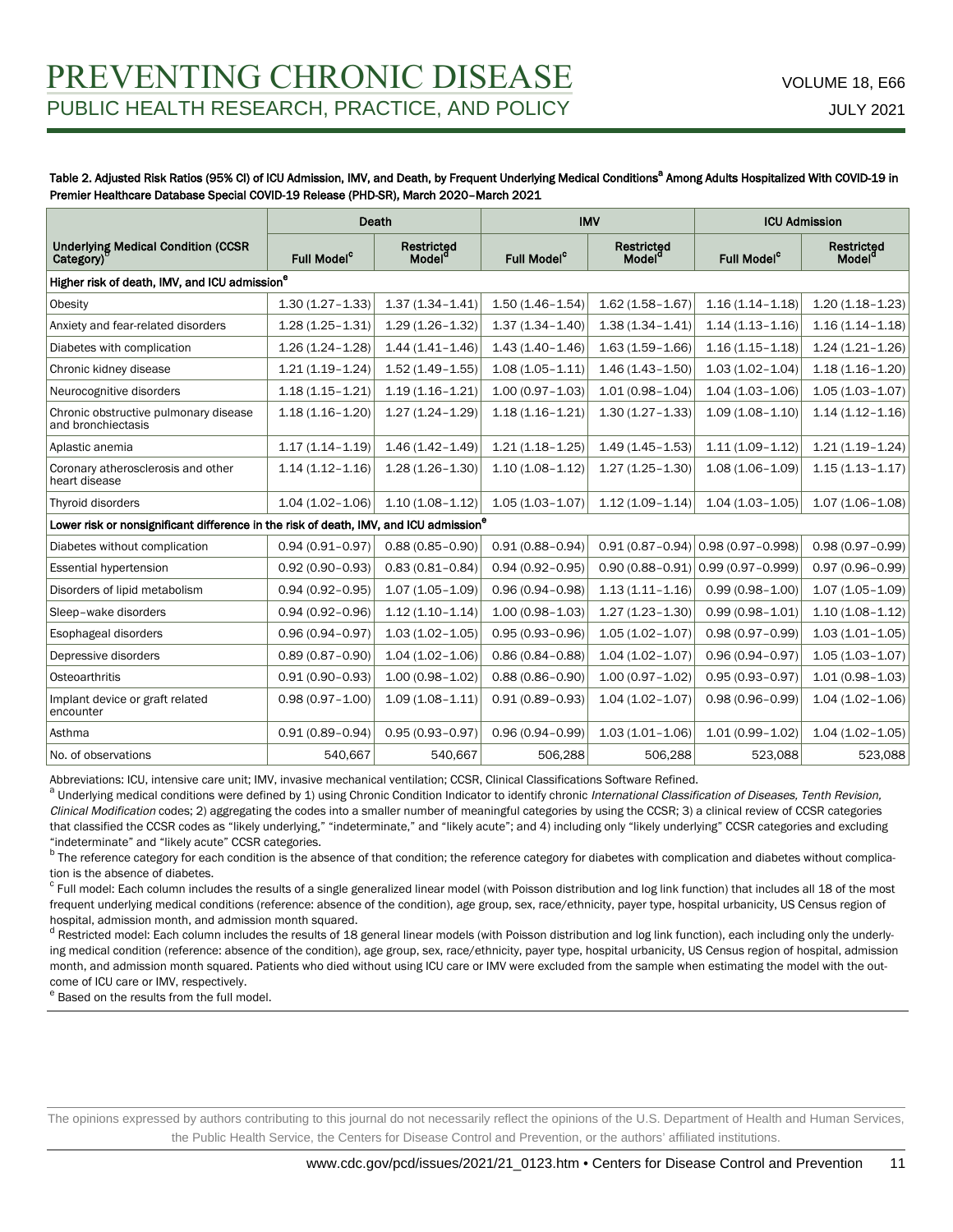Table 3. Most Frequent Underlying Medical Conditions<sup>a</sup> and Their Association With the Risk of ICU Admission, IMV, and Death Among Adults Hospitalized With COVID-19, Stratified By Age Group, in Premier Healthcare Database Special COVID-19 Release (PHD-SR), March 2020–March 2021

|                                                                     |               |                     | Risk Ratio (95% CI) <sup>c</sup> |                      |  |
|---------------------------------------------------------------------|---------------|---------------------|----------------------------------|----------------------|--|
| <b>Underlying Medical Condition</b><br>(CCSR Category) <sup>t</sup> | No. (%)       | Death               | <b>IMV</b>                       | <b>ICU Admission</b> |  |
| Aged 18-39 (n = 59,697)                                             |               |                     |                                  |                      |  |
| Obesity                                                             | 22,055 (36.9) | $2.20(1.96 - 2.47)$ | $1.76(1.63 - 1.89)$              | $1.30(1.26 - 1.35)$  |  |
| <b>Diabetes</b>                                                     | 10,648 (17.9) |                     |                                  |                      |  |
| With complication                                                   | 7,737 (13.0)  | $1.84(1.62 - 2.08)$ | $1.70(1.59 - 1.83)$              | $1.58(1.51 - 1.65)$  |  |
| Without complication                                                | 2,911(4.9)    | $1.11(0.89 - 1.37)$ | $0.99(0.87 - 1.13)$              | $1.13(1.07 - 1.18)$  |  |
| Essential hypertension                                              | 9,964(16.7)   | $1.26(1.10-1.44)$   | $1.25(1.17 - 1.35)$              | $1.11(1.07 - 1.15)$  |  |
| Anxiety and fear-related disorders                                  | 9,031(15.1)   | $1.26(1.07 - 1.48)$ | $1.58(1.45 - 1.71)$              | $1.28(1.24 - 1.33)$  |  |
| Asthma                                                              | 8,524 (14.3)  | $0.95(0.81 - 1.10)$ | $0.99(0.91 - 1.08)$              | $1.09(1.05 - 1.13)$  |  |
| Tobacco-related disorders                                           | 7,240 (12.1)  | $0.81(0.68 - 0.98)$ | $0.97(0.89 - 1.05)$              | $1.07(1.03 - 1.11)$  |  |
| Depressive disorders                                                | 5,980 (10.0)  | $0.96(0.79 - 1.17)$ | $0.89(0.80 - 0.98)$              | $0.99(0.94 - 1.03)$  |  |
| Aged 40-64 (n = 195,897)                                            |               |                     |                                  |                      |  |
| <b>Essential hypertension</b>                                       | 98,498 (50.3) | $0.92(0.89 - 0.95)$ | $0.96(0.94 - 0.99)$              | $0.99(0.98 - 1.00)$  |  |
| <b>Diabetes</b>                                                     | 87,009 (44.4) |                     |                                  |                      |  |
| With complication                                                   | 62,980 (32.1) | $1.43(1.38 - 1.48)$ | $1.51(1.46 - 1.55)$              | $1.18(1.16 - 1.21)$  |  |
| Without complication                                                | 24,029 (12.3) | $0.93(0.88 - 0.99)$ | $0.92(0.88 - 0.96)$              | $0.97(0.95 - 0.99)$  |  |
| Obesity                                                             | 82,782 (42.3) | $1.54(1.47 - 1.61)$ | $1.58(1.52 - 1.63)$              | $1.16(1.13 - 1.19)$  |  |
| Disorders of lipid metabolism                                       | 79,899 (40.8) | $0.91(0.88 - 0.95)$ | $0.95(0.92 - 0.98)$              | $0.98(0.97 - 1.00)$  |  |
| Esophageal disorders                                                | 42,121 (21.5) | $0.93(0.89 - 0.96)$ | $0.92(0.90 - 0.95)$              | $0.97(0.95 - 0.99)$  |  |
| Anxiety and fear-related disorders                                  | 36,978 (18.9) | $1.35(1.29 - 1.41)$ | $1.46(1.41 - 1.51)$              | $1.14(1.12 - 1.16)$  |  |
| Chronic kidney disease                                              | 31,911 (16.3) | $1.30(1.23 - 1.37)$ | $1.09(1.05 - 1.13)$              | $1.04(1.02 - 1.06)$  |  |
| Sleep-wake disorders                                                | 31,499 (16.1) | $0.85(0.81 - 0.89)$ | $0.97(0.93 - 1.00)$              | $0.99(0.97 - 1.01)$  |  |
| Coronary atherosclerosis and other heart disease                    | 29,609 (15.1) | $1.14(1.10 - 1.19)$ | $1.09(1.06 - 1.13)$              | $1.09(1.07 - 1.11)$  |  |
| Depressive disorders                                                | 28,929 (14.8) | $0.83(0.80 - 0.87)$ | $0.86(0.83 - 0.89)$              | $0.95(0.93 - 0.97)$  |  |
| Asthma                                                              | 25,618 (13.1) | $0.90(0.86 - 0.94)$ | $0.93(0.90 - 0.96)$              | $0.99(0.97 - 1.01)$  |  |
| Thyroid disorders                                                   | 24,118 (12.3) | $1.03(0.99 - 1.08)$ | $1.05(1.01 - 1.09)$              | $1.03(1.01 - 1.05)$  |  |
| Other specified status                                              | 23,773 (12.1) | $1.07(1.01 - 1.13)$ | $1.01(0.96 - 1.06)$              | $1.01(0.99 - 1.03)$  |  |
| Tobacco-related disorders                                           | 22,893 (11.7) | $0.85(0.81 - 0.89)$ | $0.90(0.87 - 0.94)$              | $0.99(0.98 - 1.01)$  |  |
| Chronic obstructive pulmonary disease and bronchiectasis            | 21,690 (11.1) | $1.32(1.26 - 1.38)$ | $1.26(1.22 - 1.31)$              | $1.09(1.07 - 1.11)$  |  |
| Aplastic anemia                                                     | 19,726 (10.1) | $1.32(1.24 - 1.40)$ | $1.30(1.24 - 1.36)$              | $1.11(1.09 - 1.13)$  |  |

Abbreviations: ICU, intensive care unit; IMV, invasive mechanical ventilation; CCSR, Clinical Classifications Software Refined.

<sup>a</sup> Underlying medical conditions were defined by 1) using Chronic Condition Indicator to identify chronic International Classification of Diseases, Tenth Revision, Clinical Modification codes; 2) aggregating the codes into a smaller number of meaningful categories by using the CCSR; 3) a clinical review of CCSR categories that classified the CCSR codes as "likely underlying," "indeterminate," and "likely acute"; 4) including only "likely underlying" CCSR categories and excluding "indeterminate" and "likely acute" CCSR categories.

<sup>b</sup> The reference category for each condition is the absence of that condition; the reference category for diabetes with complication and diabetes without complication is the absence of diabetes.

 $\rm{c}$  Each column includes the results of a generalized linear model (with Poisson distribution and log link function), stratified by age group (18–39, 40–64, ≥65) that includes frequent (present in ≥10.0% of patients) underlying medical conditions, age, sex, race/ethnicity, payer type, hospital urbanicity, US Census region of hospital, admission month, and admission month squared. Patients who died without using ICU care or IMV were excluded from the sample when estimating the model with the outcome of ICU care or IMV, respectively.

#### (continued on next page)